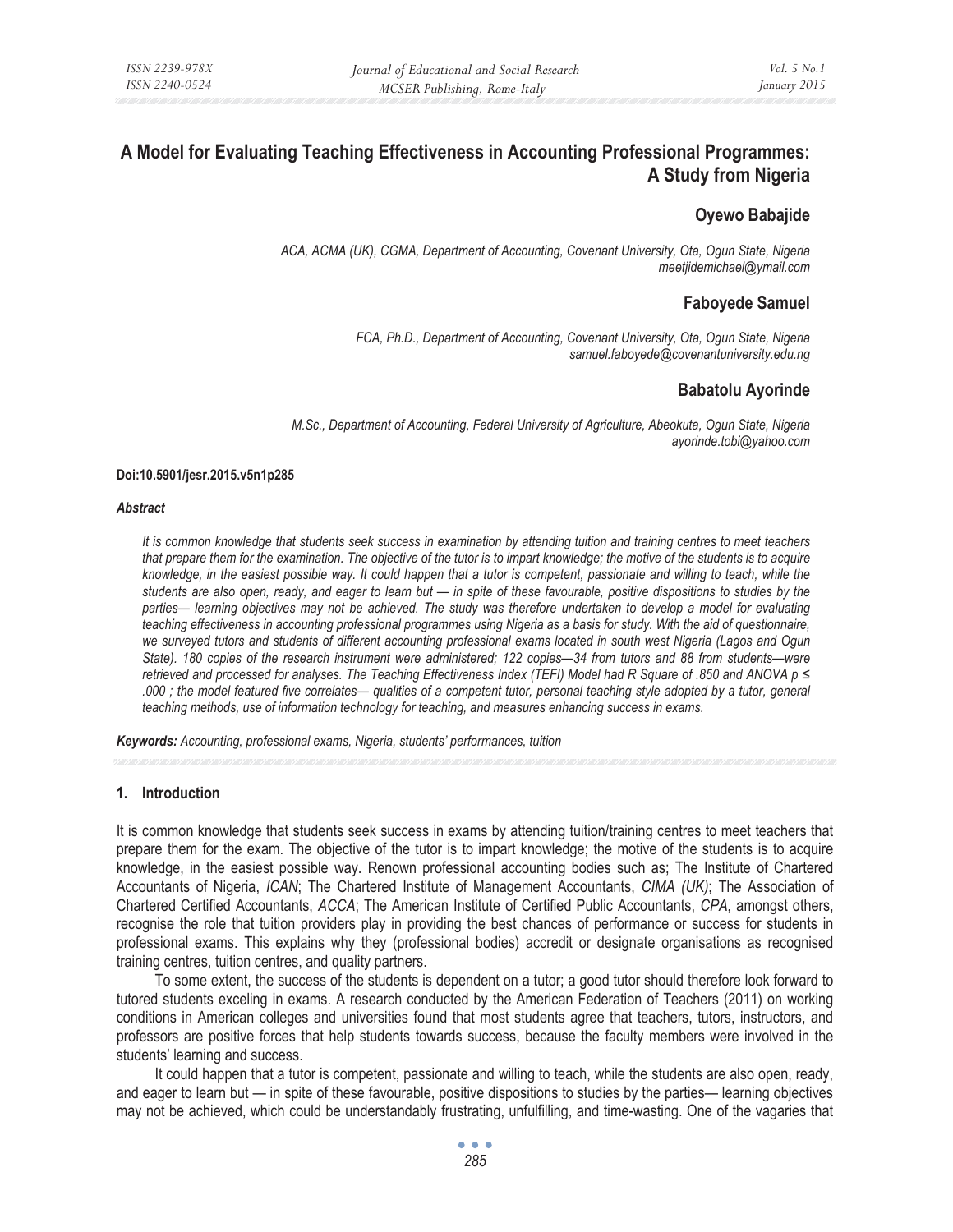| ISSN 2239-978X | Journal of Educational and Social Research | <i>Vol.</i> 5 $No.1$ |
|----------------|--------------------------------------------|----------------------|
| ISSN 2240-0524 | MCSER Publishing, Rome-Italy               | January 2015         |

may be responsible for such wedge in knowledge transference process is the teaching method.

In our consideration, an examination of teaching methods that brings about effectiveness in tuition delivery and students' performance improvement in professional accounting exams merits research attention. The study was therefore undertaken to develop a model for evaluating Teaching Effectiveness in Accounting professional programmes using Nigeria as a basis for study. Specifically, the study attempts to provide answers to these questions:

- (i) How can teaching effectiveness be enhanced in tuition delivery for accounting professional exams?
- (ii) What measures can be adopted to improve students' performances in accounting professional exams?

The research hypotheses have been stated, and were tested, in their null forms thus:

- H01: There is no significant difference in the opinion of male and female respondents on the issues of improving tuition and students' performances in accounting professional exams
- H0<sup>2</sup>: There is no significant difference in the opinion of tutors and students on the issues of improving tuition and students' performances in accounting professional exams
- H0<sup>3</sup>: There is no significant difference in the opinion among tutors and students, whatever their professional affiliation, on the issues of improving tuition and students' performances in accounting professional exams
- H04: There is no significant difference in the opinion of tutors of professional exams as to the measures that enhance success in accounting professional exams.
- H0<sup>5</sup>: There is no significant difference in the opinion among students of accounting professional exams as to the key performance indicators for teaching effectiveness.
- H0<sup>6</sup>: The teaching methods adopted do not significantly affect teaching effectiveness for accounting professional exams

### **2. Literature Review**

Pedagogy, which is the use of the appropriate teaching strategy to achieve learning outcome, goes a long way in determining teaching effectiveness and improvement in professional tuition (INTO, 2007; Magiera and Zigmund, 2005). It is therefore crucial for teachers to appraise their teaching strategies per time, in order to identify areas of improvement and make meaningful impact on students.

The teaching style adopted by a tutor is affected to a large extent by the teaching philosophy. Certain questions could help pin-point the teaching philosophy of a tutor, according to Alao (2014), such as; is the teaching interactive and collaborative? Is the tutor hesitant to use a number of teaching styles? Are the students engaged in critical thinking during class? How open is a tutor to suggestions and feedbacks from students?

Literatures on pedagogy and teaching effectiveness (Alao, 2014; Taiwo, 2009; INTO, 2007; NTL institute, 2000) are replete with studies and recommendations that support varying teaching styles by a tutor; expectedly, a good tutor should know how to improve the quality of teaching through varied teaching methods. In this light, INTO (2007) submitted that there are typically three individual learning styles such as: the visual/spatial learners, who like to see what is being taught; the auditory learners, who prefer to hear what is being taught; and the kinaesthetic learners, who like to be physically involved in the teaching process by touching, doing, and feeling. An individual may not exclusively belong to one class but may predominantly display learning attributes of a particular class. Since a tutor is likely to have a class of students with heterogeneous learning styles, it is only appropriate to use a combination of teaching methods.

Also, the NTL institute (2000) recommended that learning should use a combination of approaches because the learning retention rate varies amongst teaching methods. The retention ratio of learning methods is: 5% in lecture; 10% in reading; 15% in visual arts; 30% in demonstration; 50% in small group work; 75% in experimental work; and 90% in peer tutoring (NTL institute, 2000). Such submissions reiterate the need to combine teaching styles and methods. Methods having a leaning towards students' interactions— such as group assignments, open discussions— have also been noted to bring about teaching effectiveness. Such methods harness the synergistic opportunities presented by exchange of ideas among students with different study styles, background, and assimilation rate Students tend to understand better when they use *their* language to communicate and learn from one another.

Xiuping (2002) noted that students can concentrate in class only for the first 15 minutes. Some skills and tricks can then be used during teaching, to hold students' attention like: fluctuation of voice (voice pitching), humour or short story (should not be overused), little class exercise, discussions, formulating short mnemonics to help students remember, and communication after class. The role and use of instructional materials in improving professional tuition and enhancing success in exams, have been empirically proven to enhance assimilation and performance (Nsa, Ikot and Udo, 2013; Wu, and Chen, 2008). Taiwo (2009) however cautioned that instructional materials should not be seen as a substitute to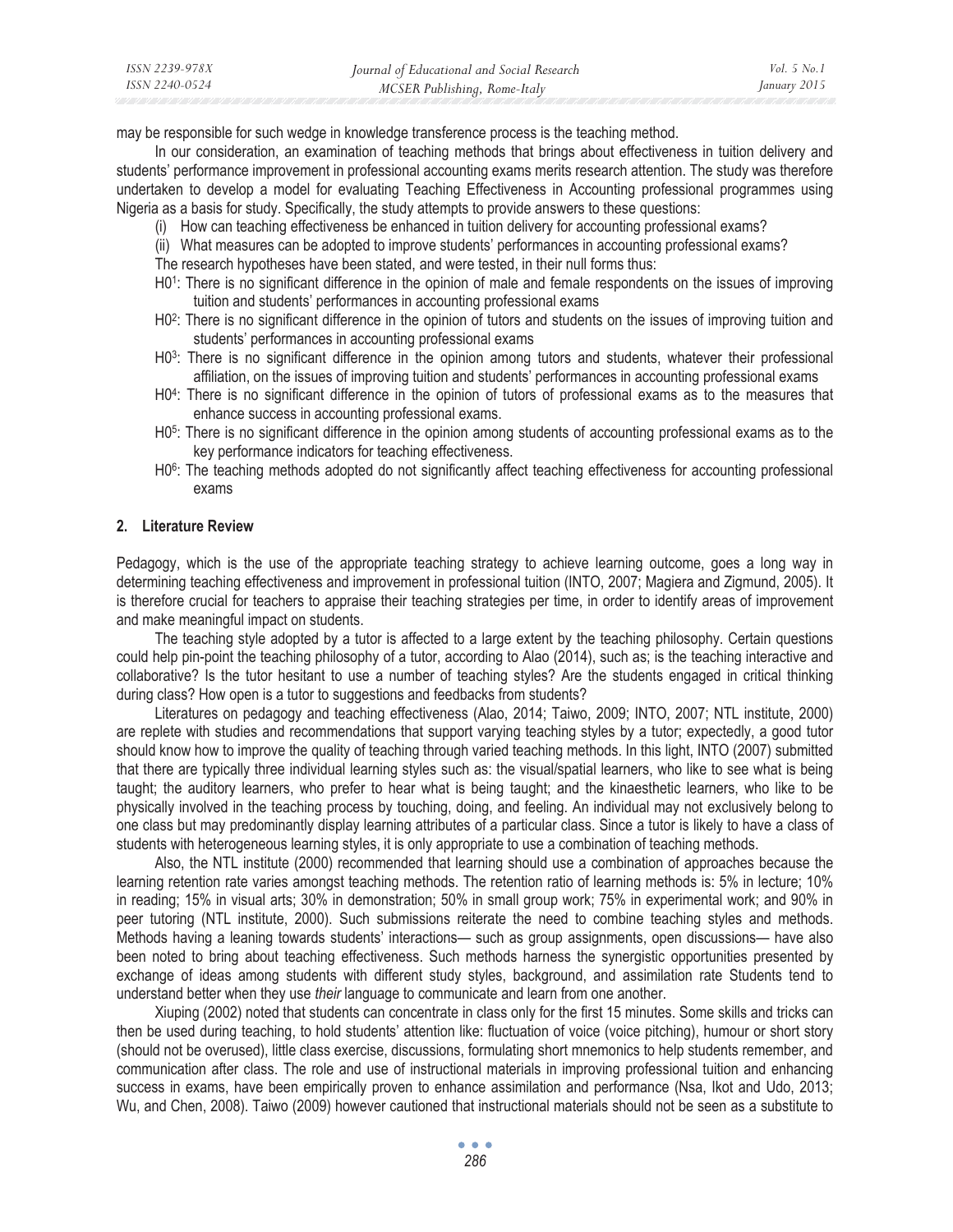the teacher, because the teacher still has the central responsibility of leading discussions, teaching a subject matter, and stirring the interest of students to embark on further studies beyond what is taught in class. As stated by INTO (2007), it is to be expected that the use of relevant visual materials, audio-visual aids and other learning facilities that are discipline-based can promote effective teaching, because sounds and sights tend to stick quicker and easier to the brain**.**

Knowledge of the teaching method to use per time before class commencement or while class is on-going is guided by a tutor's experience and intuition, knowledge of students' background, and perceived difficulty in mastering the subject matter (Alao,2014; Taiwo, 2009; Bess, 2000). An effective teacher is able to cut across all types of students, despite unfavourable environmental conditions like distractions, but a conducive environment will cause learning to happen more effectively. Commitment to students, knowledge of the subject taught, pedagogical knowledge, responsibility for managing and monitoring students' learning are some of the characteristics of accomplished teachers as furnished by the National Board for Professional Teaching Standards (1998).

The teacher's competence is main-stream among the vagaries of the knowledge transference process. Miller and Miller (1997) opined that a teacher's competence can be assessed from three standpoints— knowledge of the subject matter, knowledge of pedagogy (instructional planning, delivery and evaluation), and personal traits of the tutor. Personal qualities in a tutor such as; curiosity, tolerance, honesty, fairness, respect, for diversity and appreciation of cultural differences could sustain students' interest in class (Alao, 2014; Friend and Cook, 2003), and such have been found to contribute to teaching effectiveness. The society is known to be dynamic and a tutor that operates in any field of human endeavour must embrace change, continuous improvement, innovation, and openness to new findings, ideas and theories; effective teachers are therefore members of learning committees.

Considering that tutors differ in teaching competences (Bess, 2000), in order to take advantage of the areas where individual tutors have peculiar strength in competence, it is increasingly becoming a common practice to have more than one tutor teach a course (co-teaching). In effect, just as a tutor could use a combination of teaching methods, a course/subject could as well use a combination of tutors to improve teaching effectiveness and students' performances (Friend and Cook, 2003), especially if such opportunities are available, in order that the class can benefit from the uniqueness of the different available teachers. Even co-teaching has its own strategies, as noted by Magiera and Zigmund (2005). One teacher may take the lead role, while others support; an entire class could be split into smaller groups while a tutor is assigned to teach each smaller group, such that classes run concurrently; the course contents could be split into topics to be taught by different tutors. The approach to be selected should however depend on the students' needs, complexities of the subject matter, experience of teacher, and time availability.

To facilitate the knowledge transference process through the teaching method adopted, Alao (2014) suggested some common snags to keep in mind during classes— including avoiding students' solitary silence, anticipating in advance what might go wrong (internet access failures, system crash, sound seizure of electronic devices, or sudden non-functionality of an IT facility) —and having a backup plan to counteract it.

# **3. Research Method**

We surveyed tutors and students of different accounting professional exams located in south west Nigeria (Lagos and Ogun State) to obtain their views on four major themes—(i) qualities of a competent tutor, (ii) teaching methods (subdivided into—a tutor's personal teaching style, general teaching methods, and use of Information Technology for lectures), (iii) measures specifically targeted at enhancing success in professional exams, and (iv) performance indicators for measuring teaching effectiveness. These variables were used to develop a teaching effectiveness model. 180 copies of the research instrument were administered; 122 copies—34 from tutors and 88 from students—were retrieved and processed for analyses. Demographic characteristics such as gender, status (tutor/student), professional affiliation (ICAN, CIMA (UK), ACCA, CPA; and Others), and length of experience as tutor/student, were collected and used to analyse responses obtained.

A model was developed for teaching effectiveness index (TEFI) for accounting professional exams thus:

TEFI = μ0 + μ1QCT + μ2PTS + μ3GTM + μ4 ITM + μ5 SEM + İ\_\_\_\_\_\_\_\_\_\_\_\_\_\_\_\_ [1]

TEFI-Teaching effectiveness index QCT-Qualities of a competent tutor PTS- Personal teaching style adopted by a tutor GTM- General Teaching Methods ITM- Use of information technology for teaching SEM – measures enhancing success in exams  $\mu$ 0,  $\mu$ 1,  $\mu$ 2, $\mu$ 3,  $\mu$ 4,  $\mu$ 5 — Regressor co-efficients  $\varepsilon$ — error term

The Teaching effectiveness index (TEFI) was constructed using regression analysis. Statistics such as Mean (M), T-test, ANOVA and regression were used for analyses. Hypotheses 1, and 2, were tested using the independent sample T-test (assuming non-equality of variances), hypotheses 3, 4 and 5 tested with ANOVA, and hypothesis 6 tested with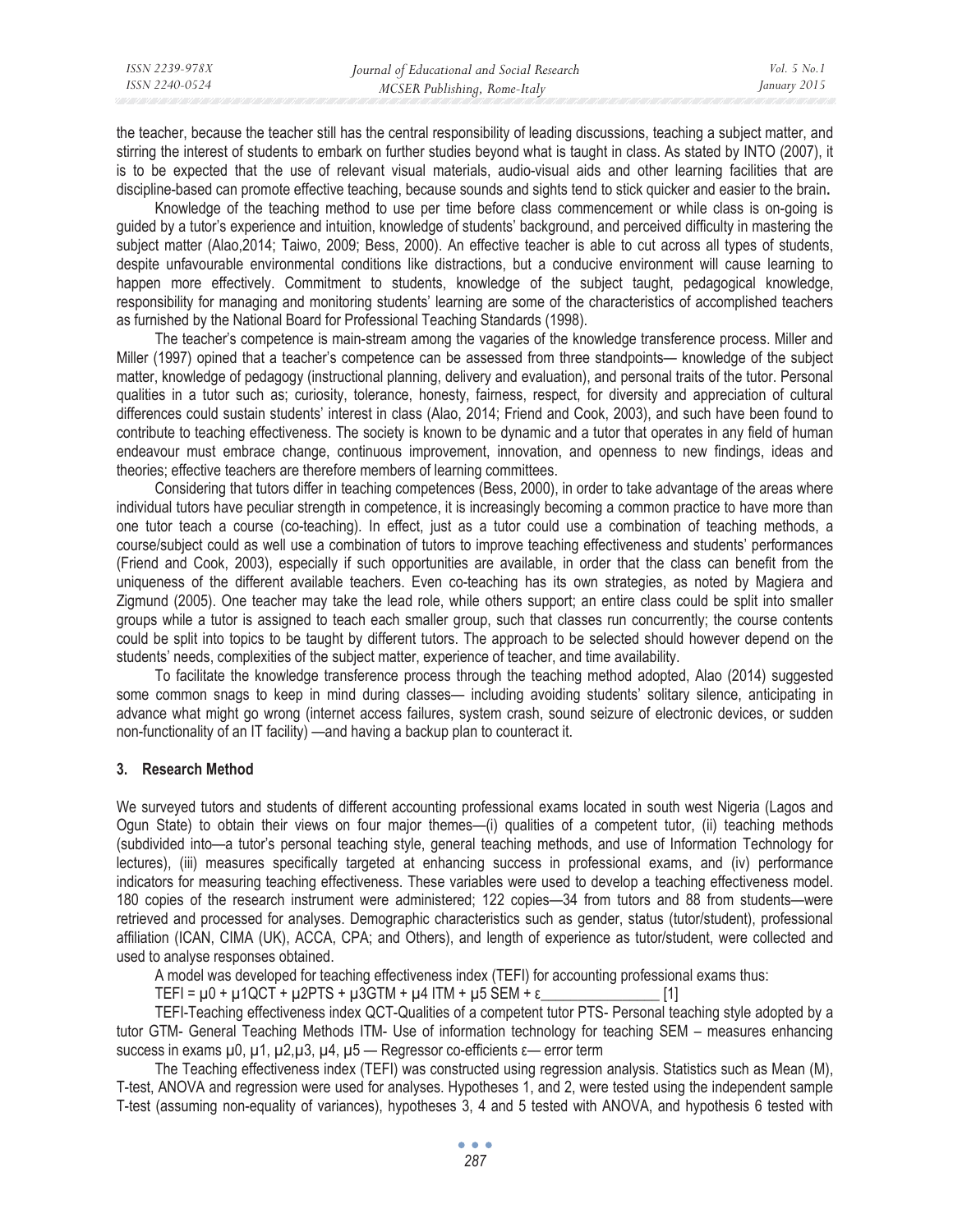regression analysis. The six hypotheses were evaluated and inferences deduced on the basis of 1% significance level. The SPSS 17 software was used for all statistical analyses.

### **4. Analyses and Discussions**

### *4.1 Data presentation and analysis*

Table 1 contains analysis of the qualities of a competent tutor. Four qualities have the highest mean of 4.90— ability to match theory with practice, technical competence & authoritativeness, self-confidence, and patience. These are considered threshold qualities of a tutor. Other qualities having a mean score of at least 4.50 (equivalent to 90%) are: being up-to-date (*M*=4.85), class management (*M*=4.65), communication ability (*M*=4.60), ability to encourage (*M*=4.60), passion for teaching (*M*=4.55), maintaining students' interest (*M*=4.55), interest in students' progress (*M*=4.50), and ability to mentor (*M*=4.50). The other qualities have mean score greater than 3.50 (equivalent to 70%), and on this basis, we consider that they are qualities that are important, which contribute to the competence of a tutor.

**Table 1:** Analysis of response: Qualities of a competent tutor in accounting

|                                                                      | <b>Minimum</b> | Maximum | Mean |
|----------------------------------------------------------------------|----------------|---------|------|
| Ability to match theory with practice in the subject/ field          | 3              | 5       | 4.90 |
| Technical competence and authoritativeness in the subject/field      |                | 5       | 4.90 |
| Self-confidence                                                      | 4              | 5       | 4.90 |
| Patience                                                             | 4              | 5       | 4.90 |
| Being up-to-date with recent developments in the subject/ field      | 4              | 5       | 4.85 |
| Ability to manage and control class                                  | 4              | 5       | 4.65 |
| Ability to communicate effectively, respectfully and authoritatively | 4              | 5       | 4.60 |
| Ability to encourage and inspire confidence in students              | 4              | 5       | 4.60 |
| Passion for teaching                                                 | 4              | 5       | 4.55 |
| Ability to maintain students' full interest throughout the class     | 3              | 5       | 4.55 |
| Interest in students' progress and success                           | 4              | 5       | 4.50 |
| Ability to mentor                                                    | 3              | 5       | 4.50 |
| Ability to manage time by ensuring syllabus coverage                 | 3              | 5       | 4.30 |
| Thoroughness                                                         | 3              | 5       | 4.20 |
| Ability to use Information technology tools for lecture delivery     | 3              | 5       | 4.20 |
| Ability to be accessible/ approachable                               | 3              | 5       | 4.05 |
| Punctuality                                                          | 3              | 5       | 4.00 |
| Compassion for students                                              | 3              | 5       | 3.80 |
| Humility                                                             | 3              | 5       | 3.75 |

These qualities do not operate in isolation, as there are interrelationships among them. Being up-to-date in the field will enhance the technical competence of a tutor, while being technically competent should bring about self-confidence. The ability to communicate effectively and authoritatively is expected to ensure effective class management. The passion for teaching, compassion for students, and interest in the progress of students will cause a tutor to be patient to clarify unclear aspects of a topic, which in turn sustains the interest of the students. The ability to match theory with practice, encourage and inspire students should also sustain their interest in the subject. Overall, the qualities reinforce one another.

**Table 2:** Teaching measures adopted by Tutor

|                                                          | Minimum | Maximum | Mean |
|----------------------------------------------------------|---------|---------|------|
| Getting feedbacks from students on what is taught        |         |         | 4.45 |
| Ability to introduce but balance humour during lectures  |         | b       | 4.25 |
| Informal interaction with students                       |         | 5       | 4.25 |
| Assessment of tutor by students                          |         | 5       | 4.10 |
| Providing out-of-class advice                            |         | 5       | 3.65 |
| understanding study style and background of each student |         | .5      | 3.65 |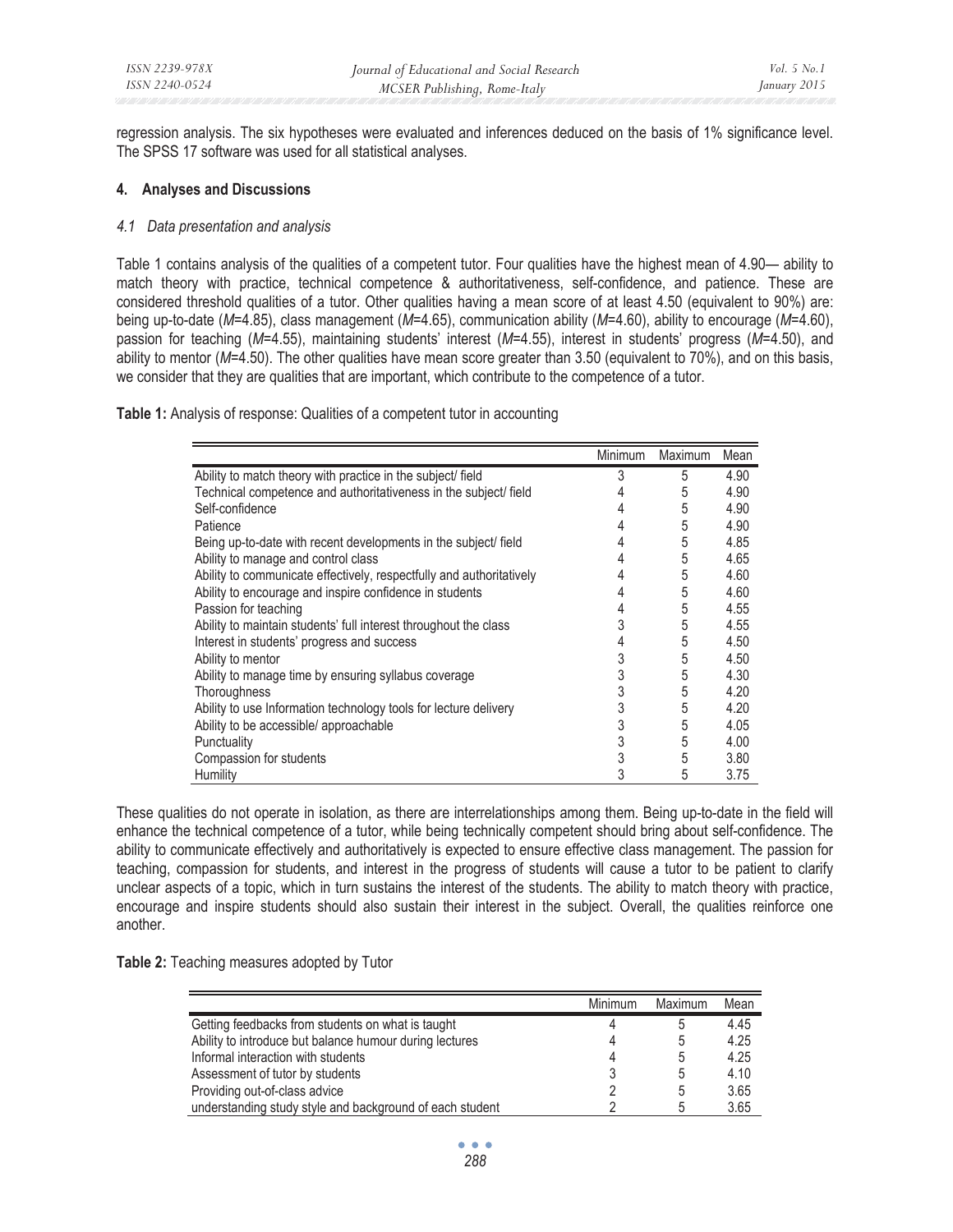Teaching methods a tutor could personally adopt are contained in table 2. Getting feedbacks from students (*M*=4.45) by asking questions in-between/ at end of lectures gives students opportunities to clarify unclear aspects. Introducing humour (M=4.25) to make the class lively could be used to sustain students' interest. Informal interaction with students (*M*=4.25) makes the tutor approachable. Completing assessment forms by students (*M*=4.10) could also provide useful feedbacks to tutors on commendations (which provide motivation to the tutor) and areas to be improved. Providing outof-class advice (*M*=3.65) deepens informal interaction and in turn increases accessibility of tutor to students. Understanding study style and background of each student (*M*=3.65) informs the tutor on which approach to use to teach the subject.

### **Table 3:** Effective teaching methods

|                                                                  | Minimum | Maximum | Mean |
|------------------------------------------------------------------|---------|---------|------|
| Combined teaching method                                         |         |         | 4.95 |
| Giving opportunities for asking questions during lecture         |         |         | 4.75 |
| Use of real-life examples to illustrate points                   |         |         | 4.60 |
| Giving class assignments                                         |         |         | 4.55 |
| Open discussions in class                                        |         |         | 4.50 |
| Spelling out coverage responsibility between Tutor & Student     |         |         | 4.50 |
| Eliciting students' expectations at course commencement          |         | 5       | 4.15 |
| Use of study groups and giving of group assignments              |         |         | 4.10 |
| orienting students at first lecture to manage their expectation  |         | 5       | 4.05 |
| Observing students' body language to evaluate assimilation rate  |         |         | 4.05 |
| Use of voice pitching and body posture to emphasise key points   |         |         | 3.80 |
| Having short-breaks in-between classes to sustain full attention |         |         | 3.70 |

The array of teaching methods is contained in table 3. Giving opportunities for asking questions in-between/ end of lecture as a strategy for ensuring effectiveness in teaching (*M*=4.75) reinforces the essence of getting feedbacks from students on what is taught. The use of real-life examples to illustrate points (*M*=4.60) corroborates the ability to match theory with practice in the subject/ field as a threshold quality for an accounting tutor. Other measures such as giving class assignments (*M*=4.55), group assignments (*M*=4.10), open discussions in class (*M*=4.50), spelling out course coverage responsibility (*M*=4.50) all emphasises the roles students play in ensuring teaching effectiveness and therefore put some level of responsibilities in their hands. Eliciting students' expectations from the course at commencement (*M*=4.15) helps in properly situating the course objectives to manage their expectations (*M*=4.05), which consequently serves as guide for responsibility-sharing between tutor and students to achieve course coverage. Observing students' body languages to evaluate assimilation rate (*M*=4.05), to gauge timing for short-breaks in-between classes (*M*=3.70), could be used as a means to sustain students' interest in the subject. The use of voice pitching and gesticulation to emphasise key points (*M*=3.80) is another effective teaching method which helps to avoid students getting bored in class. The combination of teaching methods has highest mean score (*M*=4.95), suggesting that a tutor should employ a combination of methods to strengthen teaching effectiveness. On the whole, the teaching methods presented in table 3 have minimum mean score of 3.70 (equivalent to 74%), and in our reckoning, are effective teaching methods because the weakness of one method is offset by the strength in the other. Also, the methods should address the tuition needs of all students, whatever their learning style. For example, a student who is not fast in grasping what is taught the first time in class, has opportunity to learn from his colleagues during open discussions or group assignments.

| Table 4: Use of Information Technology for tuition delivery |  |  |  |
|-------------------------------------------------------------|--|--|--|
|-------------------------------------------------------------|--|--|--|

|                                                                  | Minimum | Maximum | Mean |
|------------------------------------------------------------------|---------|---------|------|
| Use of clear, self-explanatory slides for lectures               |         |         | 4.40 |
| Use of audio-visual materials for lectures                       |         |         | 4.25 |
| Use of Information technology for lectures beyond the class      |         |         | 4.20 |
| Logical arrangement of lecture slides in sequential modular form |         |         | 4.15 |

In table 4, all the four measures on the use of IT for teaching effectiveness have mean score over 4.0 (equivalent to 80%), suggesting that Information technology (IT) can be used to advantage in teaching. IT is changing the manner of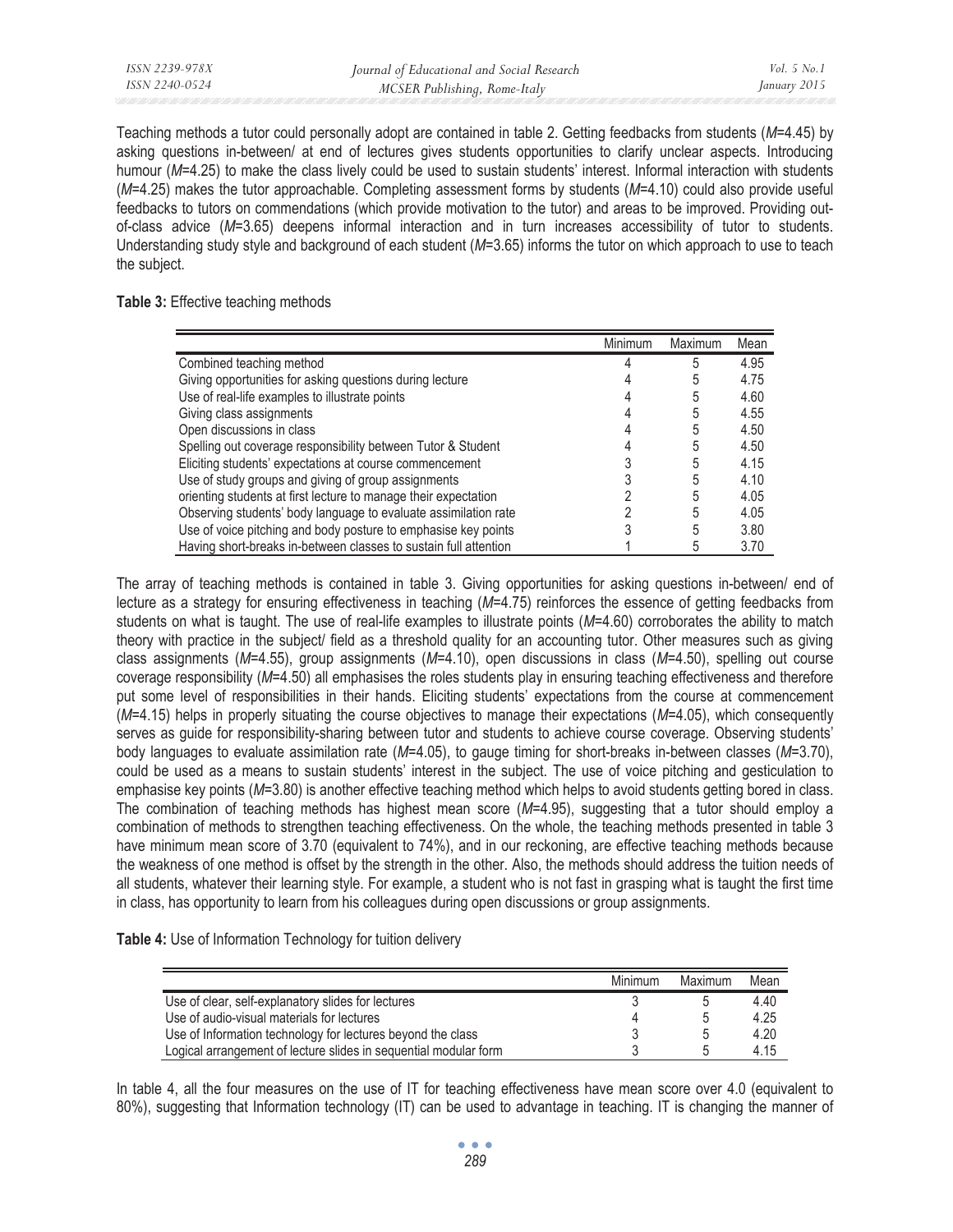tuition delivery. Teachers can take advantage of IT to prepare audio-visual lecture materials and deliver lectures. Students can also take advantage of IT for self-study and assessment (online courses, studying by distant learning, online quiz, e-library, etc.), and can also leverage on IT for informal academic interaction with tutors (e.g. e-mails) beyond the classroom.

**Table 5:** Measures enhancing success in professional exams

|                                                                 | Minimum | Maximum | Mean |
|-----------------------------------------------------------------|---------|---------|------|
| Emphasising mastery of command words used in exams              |         |         | 4.70 |
| Emphasising the need to comply with the examiner's instructions |         |         | 4.60 |
| Giving incisive feedbacks on assignments/exams assessments      |         |         | 4.55 |
| Specifying major aspects to cover in syllabus                   |         |         | 4.55 |
| Enlightening students on time management strategies in exam     |         |         | 4.45 |
| Designing lecture timetable to ensure syllabus coverage         |         |         | 4.40 |
| Writing of professional mock exams                              |         |         | 4.30 |

Analysis of measures specifically targeted at enhancing students' success in accounting professional exams is presented in table 5. Emphasising mastery of command words used in exams has the highest-ranking mean of 4.70. This is closely followed by emphasising compliance with the examiner's instructions (*M*=4.60). Understanding and complying with command words used in exam question requirements such as *analyse, appraise, define, describe, discuss, evaluate, recommend*, etc. is critical for success in accounting professional exams. Writing of mock exams (4.30) and getting feedbacks on performance (*M*=4.55) helps a tutor in profiling individual students for areas of weakness to be improved upon before the actual exams. Specifying major coverage areas in syllabus (*M*=4.55) also helps in designing lecture timetable to ensure such major areas are covered (*M*=4.40). In all, the measures have mean score of 4.3 (representing 86% on a scale 5-point scale calibration) and above; we consider that they contribute very significantly to success in accounting professional exams.

**Table 6:** Key Performance Indicators (KPI) for teaching effectiveness

|                                                                | Minimum | Maximum | Mean |
|----------------------------------------------------------------|---------|---------|------|
| Level of understanding subject matter before and after lecture |         |         | 4.70 |
| Extent to which specified course objectives were met           | 4       |         | 4.55 |
| Students' willingness to recommend tuition to other students   |         |         | 4.50 |
| Success rates in exam                                          |         |         | 4.45 |
| Extent to which students expectations were met                 |         |         | 4.15 |

Table 6 shows the different ways of evaluating teaching effectiveness for accounting professional exams. The level of understanding the subject matter before and after the lecture (4.70) is the highest ranking key performance indicator (KPI). This is to be expected because teaching is undertaken essentially to make students understand what is being taught. The level of understanding should therefore reflect how effective the teaching was. To achieve a significant, positive, forward shift in level of understanding of students, there is the need to use different approaches, depending on the cause of hindrance in the knowledge transference process, but would generally include-- pausing to take questions in-between class to ensure students are carried along, sustaining the students' interest, opening discussions in class, giving group assignments, or using a combination of methods. The extent to which course objectives are met, as a measure of assessing teaching effectiveness (*M*=4.55), reinforces the need to pre-specify course objectives, and manage students' expectations by providing some orientation during the first class. It also emphasises the place of tutorstudent responsibility sharing. Students' willingness to recommend tuition to other students (*M*=4.50) signals one, some or all of the following—students' satisfaction with achievement of course objectives, teaching method, success rates in exam (*M*=4.45) or extent of meeting expectations (*M*=4.15).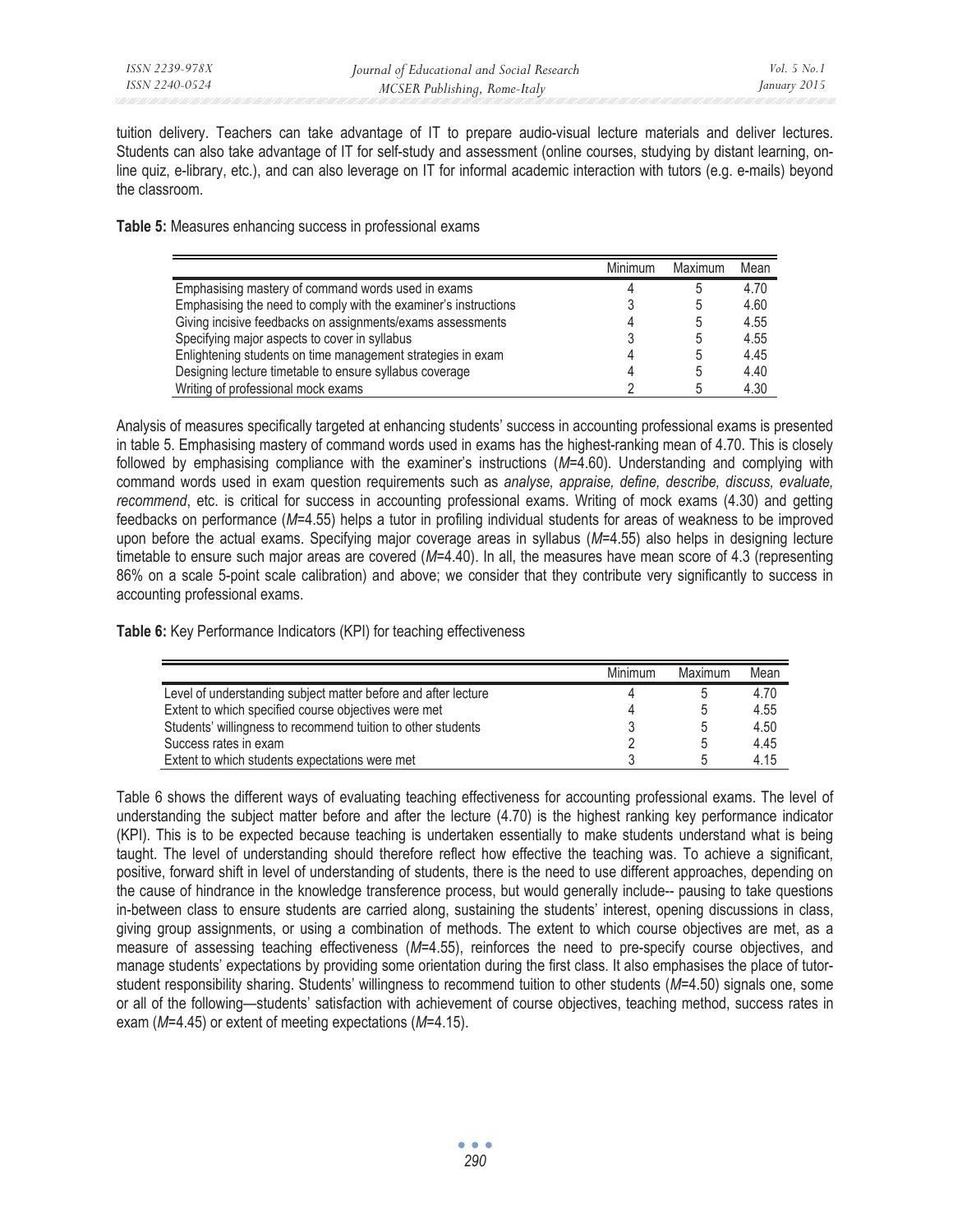# *4.2 Test of Hypotheses*

# *4.2.1 Hypothesis 1*

There is no significant difference in the opinion of male and female respondents on the issues of improving tuition and students' performances in accounting professional exams

**Table 7:** Analysis of views between Male and Female on tuition & students' performance issues

| S/N | <b>Issues</b>                      | P value | Decision at 1% significance   |
|-----|------------------------------------|---------|-------------------------------|
|     | Qualities of a competent tutor     | .021    | <b>Accept Null Hypothesis</b> |
| 2.  | Tutor's personal teaching style    | .498    | <b>Accept Null Hypothesis</b> |
| 3.  | Teaching method                    | .743    | Accept Null Hypothesis        |
| 4.  | Use of technology for lecture      | .015    | <b>Accept Null Hypothesis</b> |
| 5.  | Measures enhancing success in exam | .132    | <b>Accept Null Hypothesis</b> |
| 6.  | Teaching effectiveness             | .410    | <b>Accept Null Hypothesis</b> |

Hypothesis 1 examines the opinion of respondents on six issues in the study, analysing differences in views from the gender perspective. The p values for all issues are greater than 0.01, meaning they are not statistically significant at 1%.We therefore accept the null hypothesis that *there is no significant difference in the opinion of male and female respondents on the issues of improving tuition and students' performances in accounting professional exams*. This mean that Male and Female respondents are agreed on the qualities of a competent tutor, teaching methods, measures enhancing success in exams, and KPI for teaching effectiveness.

# *4.2.2 Hypothesis 2*

There is no significant difference in the opinion of tutors and students on the issues of improving tuition and students' performances in accounting professional exams

**Table 8:** Analysis of views between Tutors and Students on tuition & students' performance issues

| S/N | <b>Issues</b>                      | P value | Decision at 1% significance   |
|-----|------------------------------------|---------|-------------------------------|
|     | Qualities of a competent tutor     | .364    | Accept Null Hypothesis        |
| 2.  | Techniques focusing on the tutor   | .920    | <b>Accept Null Hypothesis</b> |
| 3.  | Teaching method                    | .682    | <b>Accept Null Hypothesis</b> |
| 4.  | Use of technology for lecture      | .618    | <b>Accept Null Hypothesis</b> |
| 5.  | Measures enhancing success in exam | .016    | <b>Accept Null Hypothesis</b> |
| 6.  | Teaching effectiveness             | .299    | <b>Accept Null Hypothesis</b> |

We analysed difference in the opinion of tutors and students of professional exams on the six issues concerning tuition and students performances in professional exams. The p values for all issues are greater than 0.01, meaning each issue is not statistically significant at 1%.We therefore accept the null hypothesis that *there is no significant difference in the opinion of tutors and students on the issues of improving tuition and students' performances in accounting professional exams*. This means that Tutors and Students are agreed on the qualities of a competent tutor, teaching methods, and measures enhancing success in exams, and KPI for teaching effectiveness.

# *4.2.3 Hypothesis 3*

There is no significant difference in the opinion among tutors and students, whatever their professional affiliation, on the issues of improving tuition and students' performances in accounting professional exams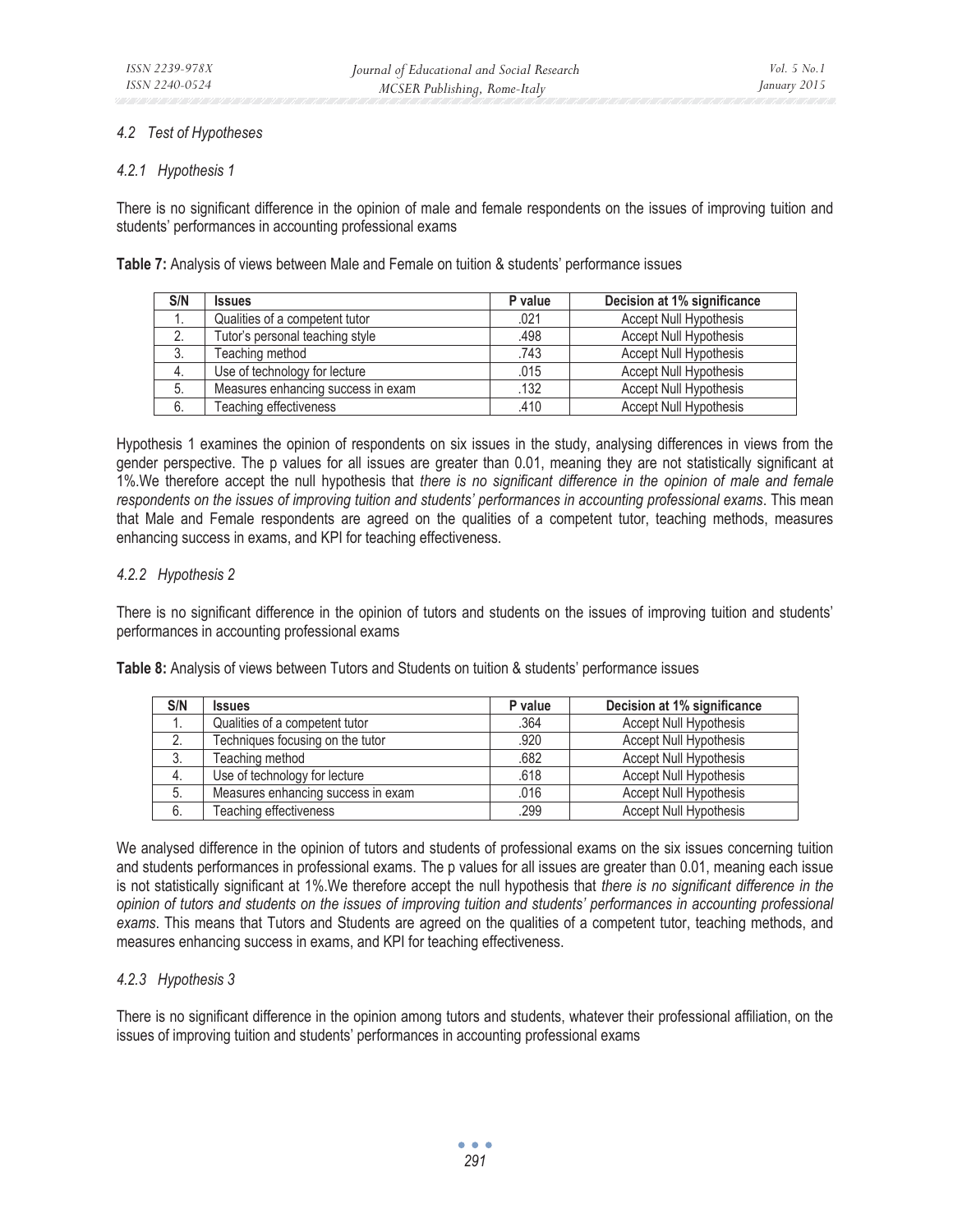| Table 9: Analysis of views, as per professional affiliation, on tuition & students' performance issues |  |
|--------------------------------------------------------------------------------------------------------|--|
|                                                                                                        |  |

| S/N | <b>Issues</b>                      | P value | Decision at 1% significance   |
|-----|------------------------------------|---------|-------------------------------|
| ٠.  | Qualities of a competent tutor     | .352    | <b>Accept Null Hypothesis</b> |
|     | Techniques focusing on the tutor   | .798    | <b>Accept Null Hypothesis</b> |
| -3. | Teaching method                    | .431    | <b>Accept Null Hypothesis</b> |
| 4.  | Use of technology for lecture      | .437    | <b>Accept Null Hypothesis</b> |
| -5. | Measures enhancing success in exam | .523    | <b>Accept Null Hypothesis</b> |
| 6.  | Teaching effectiveness             | .866    | <b>Accept Null Hypothesis</b> |

We analysed, using professional affiliation, respondents' opinion on the six issues of improving teaching effectiveness and performance. The results of table 9 show p value greater than 0.01 for all issues, meaning the difference in view among respondents is not statistically significant at 1%.We therefore accept the null hypothesis that *there is no significant difference in the opinion among tutors and students, whatever their professional affiliation, on the issues of improving tuition and students' performances in accounting professional exams.* This implies that the qualities of a competent tutor, teaching methods, and measures enhancing success in exams, and KPI for teaching effectiveness applies to most accounting professional exams (ICAN, ACCA, CIMA,CPA and Others), irrespective of the type.

# *4.2.4 Hypothesis 4*

There is no significant difference in the opinion of tutors of professional exams as to the measures that enhance success in accounting professional exams.

**Table 10:** Analysis of Tutors' views: measures enhancing success in accounting professional exams

| S/N | ssues                                                           | value | significance<br>1%<br>. Jecision<br>яt<br>eision |
|-----|-----------------------------------------------------------------|-------|--------------------------------------------------|
| J.  | exam<br>$\mathsf{I}$<br><b>SUCCESS</b><br>Measures<br>ennancino | .707  | thesis<br>Nı<br>⊣∨.                              |

We used years of experience as a tutor, (categorized into *1, 2-3, 4-5,* and *over 5*), as the factor analysis to examine opinion among tutors as to measures that enhance success in accounting professional exam in table 10. With P value of 0.707 greater than 0.01, we accept the null hypothesis that *there is no significant difference in the opinion of tutors of professional exams as to the measures that enhance success in accounting professional exam*. In other words, tutors are agreed that the measures in table 5 can be used to enhance students' success in accounting professional exams.

# *4.2.5 Hypothesis 5*

There is no significant difference in the opinion among students of accounting professional exams as to the key performance indicators for teaching effectiveness.

**Table 11:** Analysis of students' views on key performance indicators for teaching effectiveness

| S/N | ssues                    | value | at 1% significance<br>Decision.     |
|-----|--------------------------|-------|-------------------------------------|
|     | effectiveness<br>eacning | .214  | <b>Hypothesis</b><br>Null<br>Accept |

In table 11, we analysed the perception of students of various accounting professional exams on how teaching effectiveness is evaluated. We used number of years as a student of professional exam (in the following categories: *1, 2- 3, 4-5*, and *over 5*) as the factor. The result shows p value greater than 0.01, we accept the null hypothesis that *there is no significant difference in the opinion among students of accounting professional exams as to the key performance indicators for teaching effectiveness.* This means students typically assess teaching effectiveness on the basis of the KPIs in table 6.

# *4.2.6 Hypothesis 6*

The teaching methods adopted do not significantly affect teaching effectiveness for accounting professional exams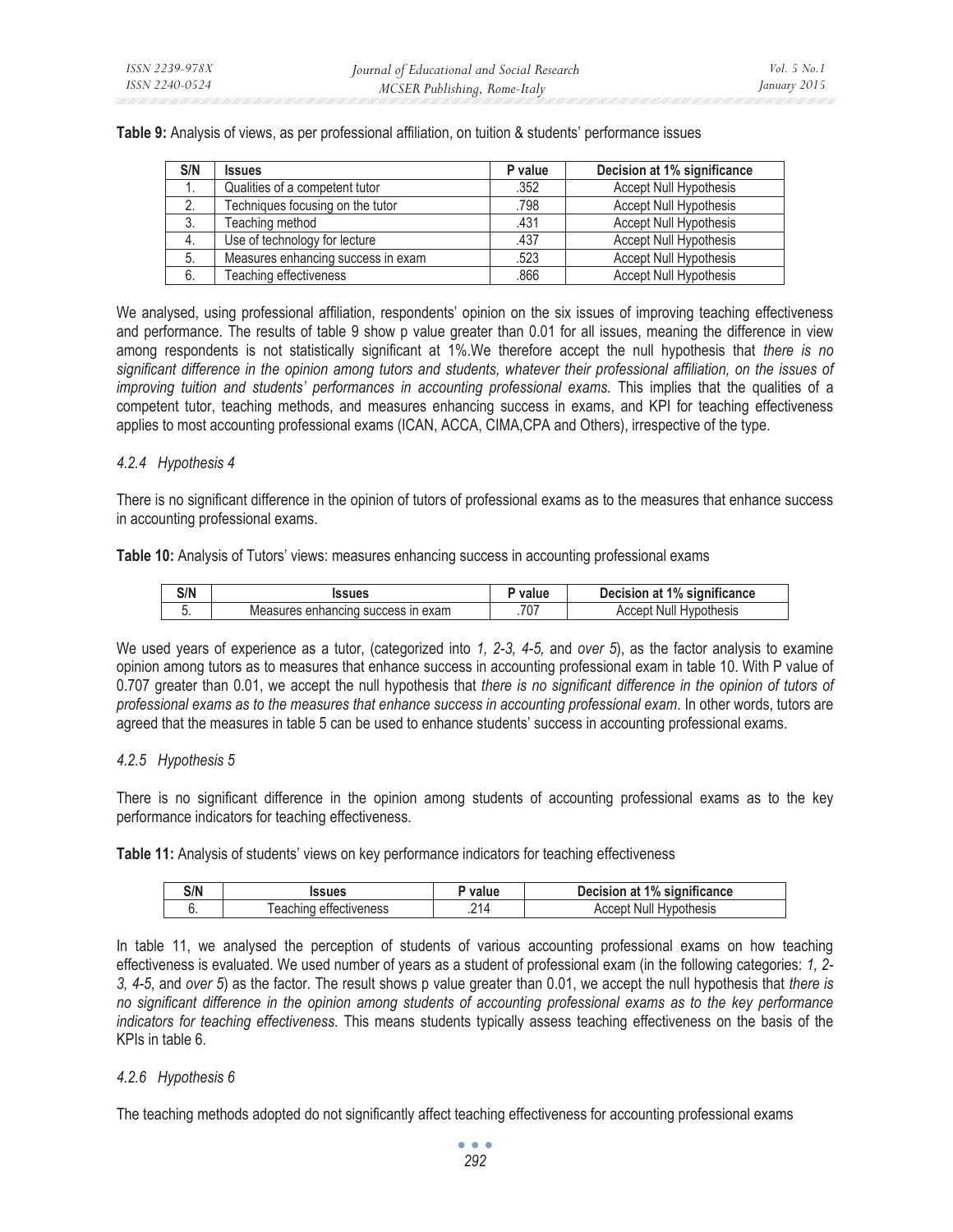|  |            | Unstandardized Coefficients |            | <b>Standardized Coefficients</b> |          |      |
|--|------------|-----------------------------|------------|----------------------------------|----------|------|
|  | Model      | B                           | Std. Error | <b>Beta</b>                      |          | Sig. |
|  | (Constant) | $-14.369$                   | 6.024      |                                  | $-2.385$ | .032 |
|  | QCT        | .613                        | .117       | 1.092                            | 5.217    | .000 |
|  | <b>PTS</b> | .206                        | .174       | .181                             | 1.186    | .256 |
|  | <b>GTM</b> | 1.498                       | .249       | 1.686                            | 6.020    | .000 |
|  | <b>ITM</b> | .256                        | .239       | .150                             | 1.070    | .303 |
|  | <b>SEM</b> | 1.676                       | .221       | 1.593                            | 7.592    | .000 |

### **Table 12:** Regression analysis for Teaching Effectiveness

a. Dependent Variable: Measurement of Teaching Effectiveness

| <b>Model Summary</b>                               |      |          |                   |                            |               |
|----------------------------------------------------|------|----------|-------------------|----------------------------|---------------|
| Model                                              |      | R Square | Adiusted R Square | Std. Error of the Estimate | ANOVA P value |
|                                                    | 922a | .850     | 797               | 1.226                      | 0.0000        |
| a. Predictors: (Constant), QCT, PTS, GTM, ITM, SEM |      |          |                   |                            |               |

The result of regression analysis in table 12 shows that the model has an overall ANOVA p-value of 0.000, meaning the model is statistically significant at 1%. The co-efficient of determination (R Square) is .850, meaning that of teaching effectiveness is 85% dependent on the five regressors. The General teaching methods (GTM) has an unstandardized beta coefficient of 1.498 and p value of .000, which is less than 0.01, implying statistical significance at 1%. Based on this deduction, we reject the null hypothesis and conclude *that the teaching methods adopted do not significantly affect teaching effectiveness for accounting professional exams*

From the regression analysis, by substituting the co-efficients in the table 12 in equation 1, the teaching effectiveness index (TEFI) for accounting professional exams becomes:

*TEFI =* -14.369 *+* .613*QCT +* .206*PTS +* 1.498*GTM +* .256*ITM +* 1.676*SEM \_\_\_\_\_\_\_\_\_\_ [2]*

The acceptance of the null hypotheses 1 to 5 suggest that overall, there are no significant difference in the opinion of respondents when segmented on the basis of gender, status as a tutor or student, and professional affiliation on the six issues studied on improving tuition and students' performances in exams. The results establish the validity and acceptability of analyses of results in tables 1 to 6.

#### **5. Concluding Remarks**

There are empirical evidences from this study that teaching effectiveness in accounting professional tuition is a locus of five variables – qualities of a tutor, personal teaching measures adopted by a tutor, general teaching methods, use of information technology for teaching, and success rate in exams.

Virtues such as technical competence and authoritativeness, assertiveness, approachability, patience, selfconfidence, amongst others, contribute to teaching effectiveness. Tutors are therefore encouraged to imbue and/or improve upon these attributes, which we considered as threshold qualities of a professional tutor. Students assimilate easier and more readily when they can relate what they are taught to everyday life— in this light, we suggest the use of teaching methods that blend theory with practice to deepen students' understanding. We also advocate for the utilization of combined teaching methods to ensure that tuition delivery benefits all categories of students, whatever their background or learning styles.

Our results have shown that information technology (IT) contributes to teaching effectiveness. Technology is increasingly and radically changing lecture delivery modes. To maintain relevance as an accounting tutor in the 21st century, possessing IT manoeuvre skills is sacrosanct. Succeeding in both tuition delivery and performance enhancement in professional accountancy exams is the joint responsibility of tutors and students. A cordial relationship between the parties is therefore *sine qua non* for achieving study objectives.